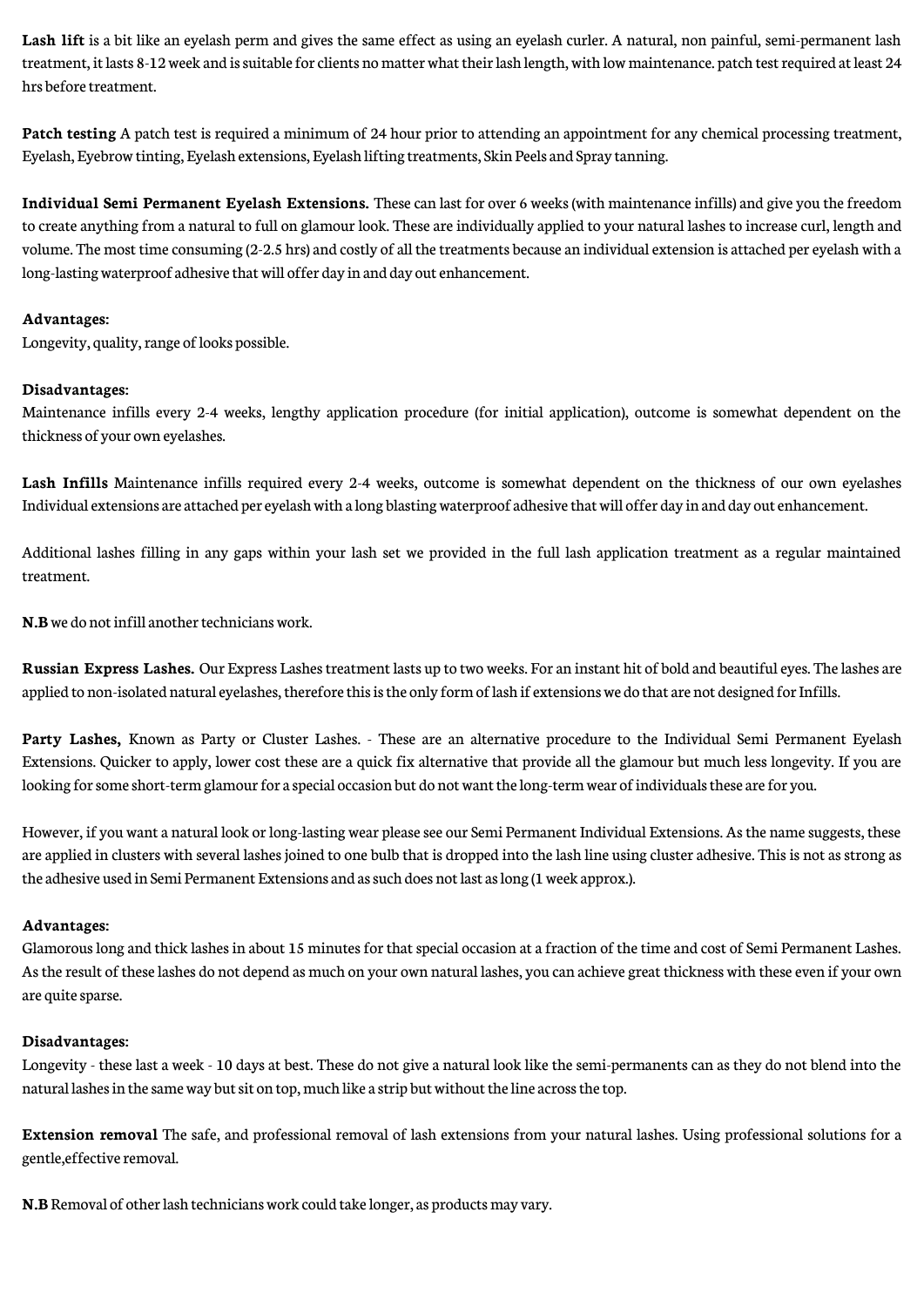Henna brows are a type of tinting that stains the skin giving you tinted hairs for up to 6 weeks and a tint on the skin that can last anywhere from 2-10 days. It's a fantastic way to try out a shape before committing to semi-permanent makeup, or if you just want your eyebrows shaped and filled temporarily.

Henna eyebrow tint uses natural dye from the henna plant to stain the skin under the brow hairs to create an illusion of depth and fullness, visually filling any sparseness. It also coats brow hairs with colour, rather than changing the natural brow hair colour from within like regular tints do. This gentle process makes henna brows well suited to sensitive skin, while the easy-to-control dye can match almost any skin tone and browshape.

This semi-permanent eyebrow beauty treatment - it's a natural, painless and long-lasting alternative to traditional tinting.

### HOW LONG DOES SO HENNA LAST?

So Henna eyebrows can last from 2 - 4 weeks, though this does depend on skin type and how well the aftercare process is followed. Brow shadescan be personalised bymixing dyestogether and adjusting howlong the henna isleft on the browsfor.

#### WHY SO HENNA?

So Henna has been formulated to be 100% vegan and free from ammonia, lead and oxidants. More importantly, So Henna also contains Lawsone dye (henna), which stimulates hair growth. So Henna ingredients follow import regulations and contain a low PPD percentage.